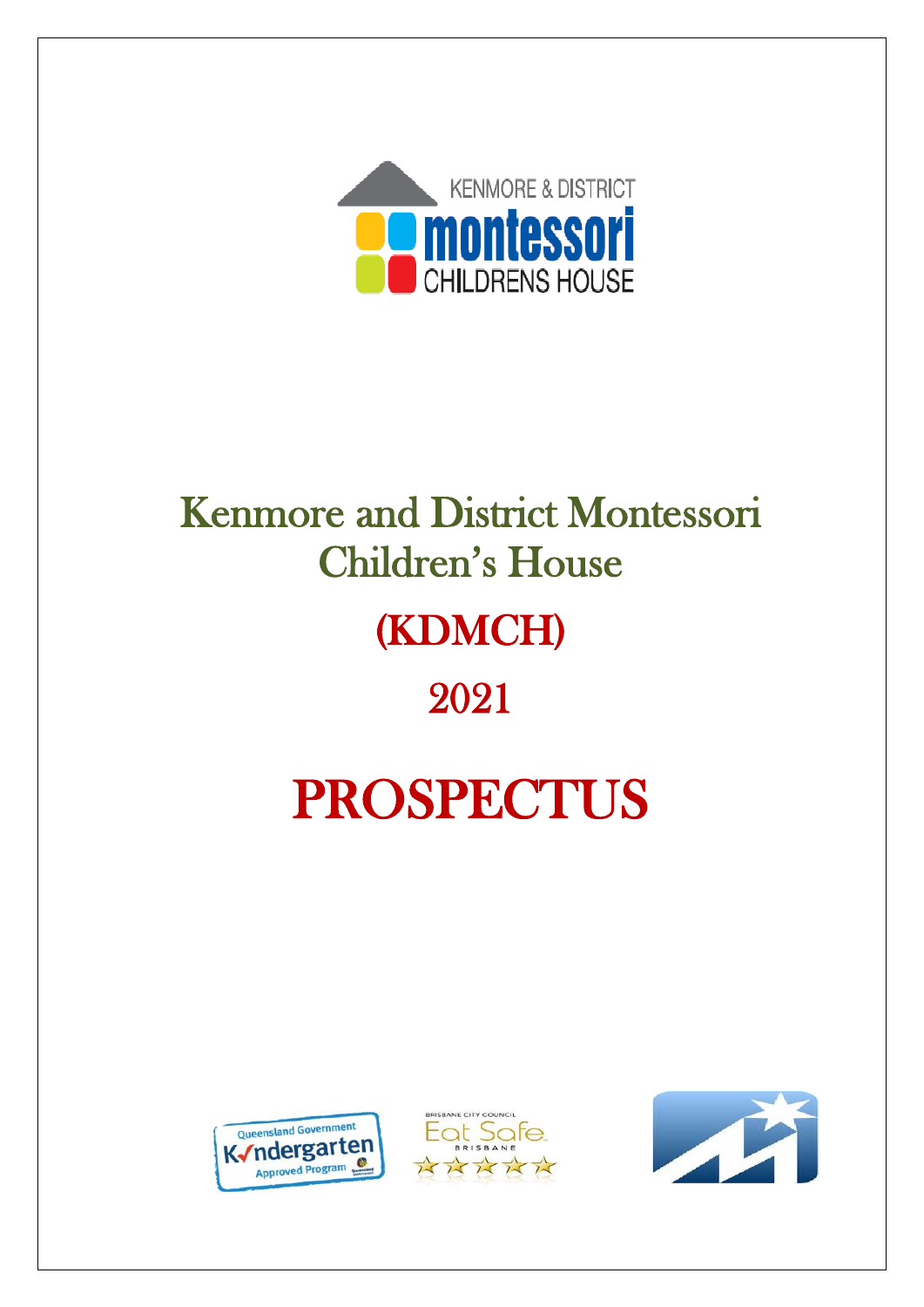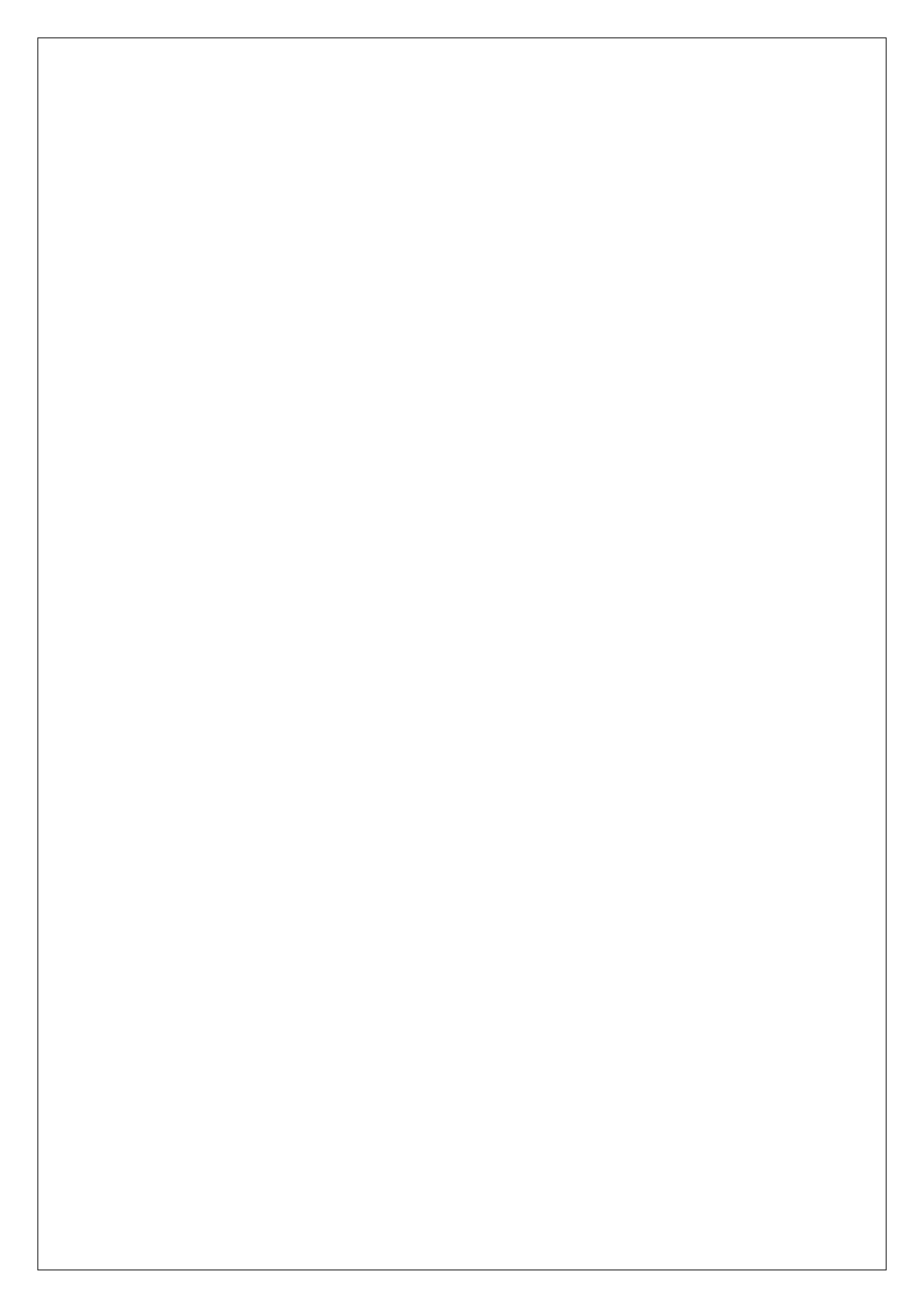# Welcome

Welcome to Kenmore & District Montessori Children's House (KDMCH). We are a Registered & Quality Assured Montessori Long Day Care Centre, [www.montessoriaustralia.org.au](http://www.montessoriaustralia.org.au/) catering for children six months of age to school entry age.

Making a choice for your child's early childhood education and care is an important and difficult decision. We consider it part of our role to offer you as much information as we can to assist you choose the right path for your child.

Kenmore Montessori's operators are all parents who share a strong belief that their role as parents is the most important aspect of their lives and that their relationships with their children and role modeling are the most important influences in their children's lives.

Kenmore Montessori follows the Montessori philosophy and offers all children the opportunity to develop to their fullest potential in a caring, safe and stimulating environment. The children at Kenmore Montessori have fun learning and developing social, emotional and cognitive skills in our nurturing environment.

We operate on the following principles:

- Safety and security are paramount
- Each child is a unique and respected individual
- Young children need more than baby-sitting
- ◆ Good nutrition is essential
- Children need a routine that is nurturing and individualised
- Children need a stimulating and happy environment in which to grow.

#### Contacting KDMCH

Our contact details are:

| Address:               | 9 Brookfield Road Kenmore QLD 4069 |  |
|------------------------|------------------------------------|--|
| <b>Postal Address:</b> | PO Box 1490 Kenmore QLD 4069       |  |
| Phone:                 | $(07)$ 3378 1122                   |  |
| Email:                 | info@kdmch.com.au                  |  |
| Website:               | www.kdmch.com.au                   |  |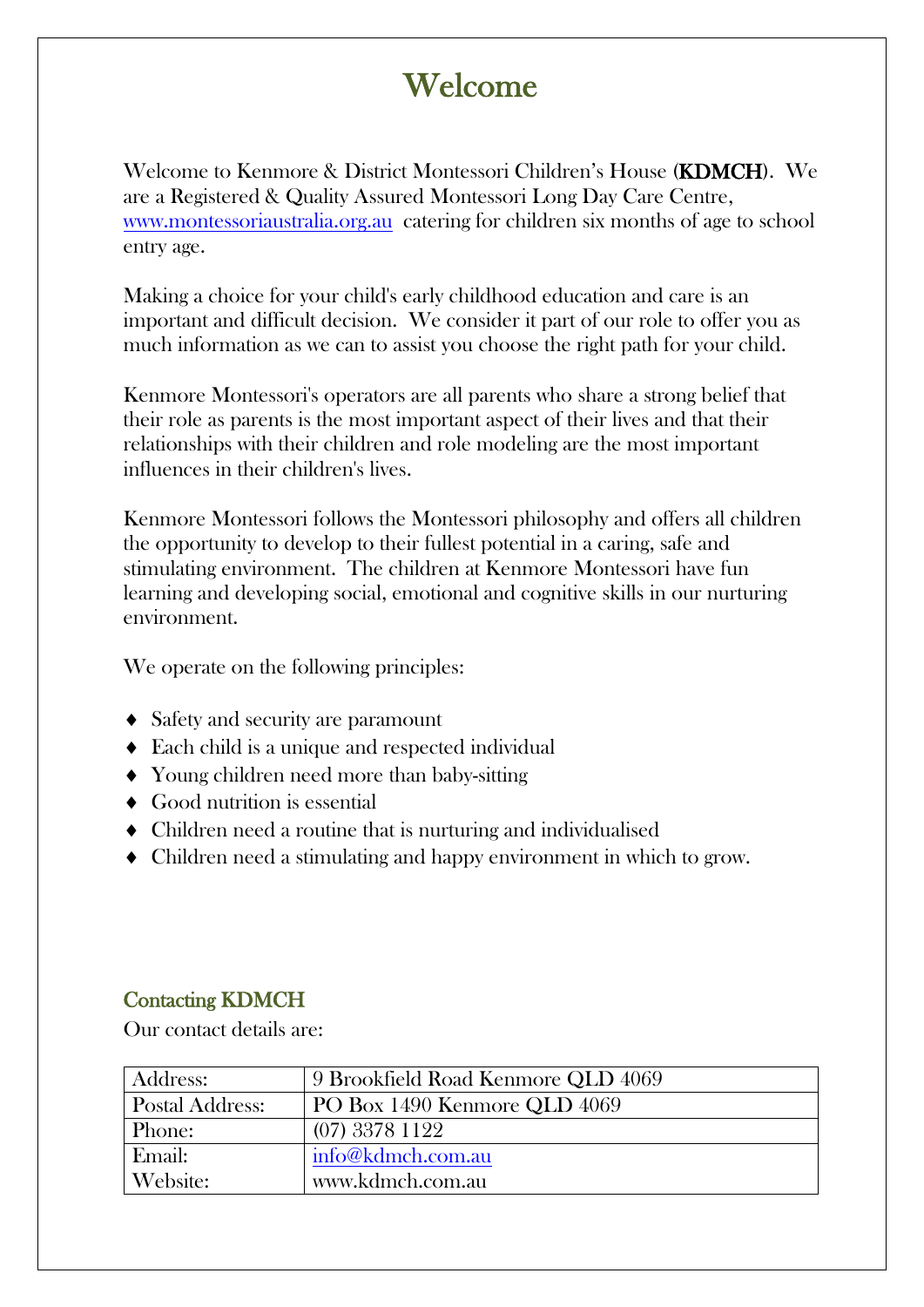# About KDMCH

#### KDMCH mission

Our mission is to provide a warm, kind and respectful environment for the children which will:

- Nurture curiosity, creativity and imagination
- $\blacklozenge$  Inspire a passion for learning
- Aid the development of resilience and tolerance
- Honour the legacy of Maria Montessori's vision for world peace.

#### KDMCH philosophy

The Montessori philosophy is an education for life – a learning process where children are encouraged to develop at their own pace in a safe, caring and carefully prepared environment designed to foster independent thinkers who are actively engaged in the learning process.

We seek to create a genuine community spirit by building rapport among teachers, the community, parents and children. At Kenmore Montessori, we value the relationship we have with the children's families. Our goal is to support you in giving your child the best opportunities to achieve their full potential.

We believe the Montessori Method of education is "an education for life". The Montessori philosophy is underpinned by a profound respect for the child. The children learn to respect themselves, respect others and respect their environment. These are lifelong skills.

#### **KDMCH**

Kenmore Montessori has been purpose designed and built to honour the Montessori Method of teaching. We give careful consideration to the children's needs, parents' needs, staff needs and the use of building materials and practices which respect the environment. Our classrooms are bigger than required, airconditioned and fitted with fans.

In addition to the classrooms, we have a multi-purpose room that can accommodate specialist teachers, visitors, staff training, parent get-togethers, information sessions, parent seminars and a playgroup.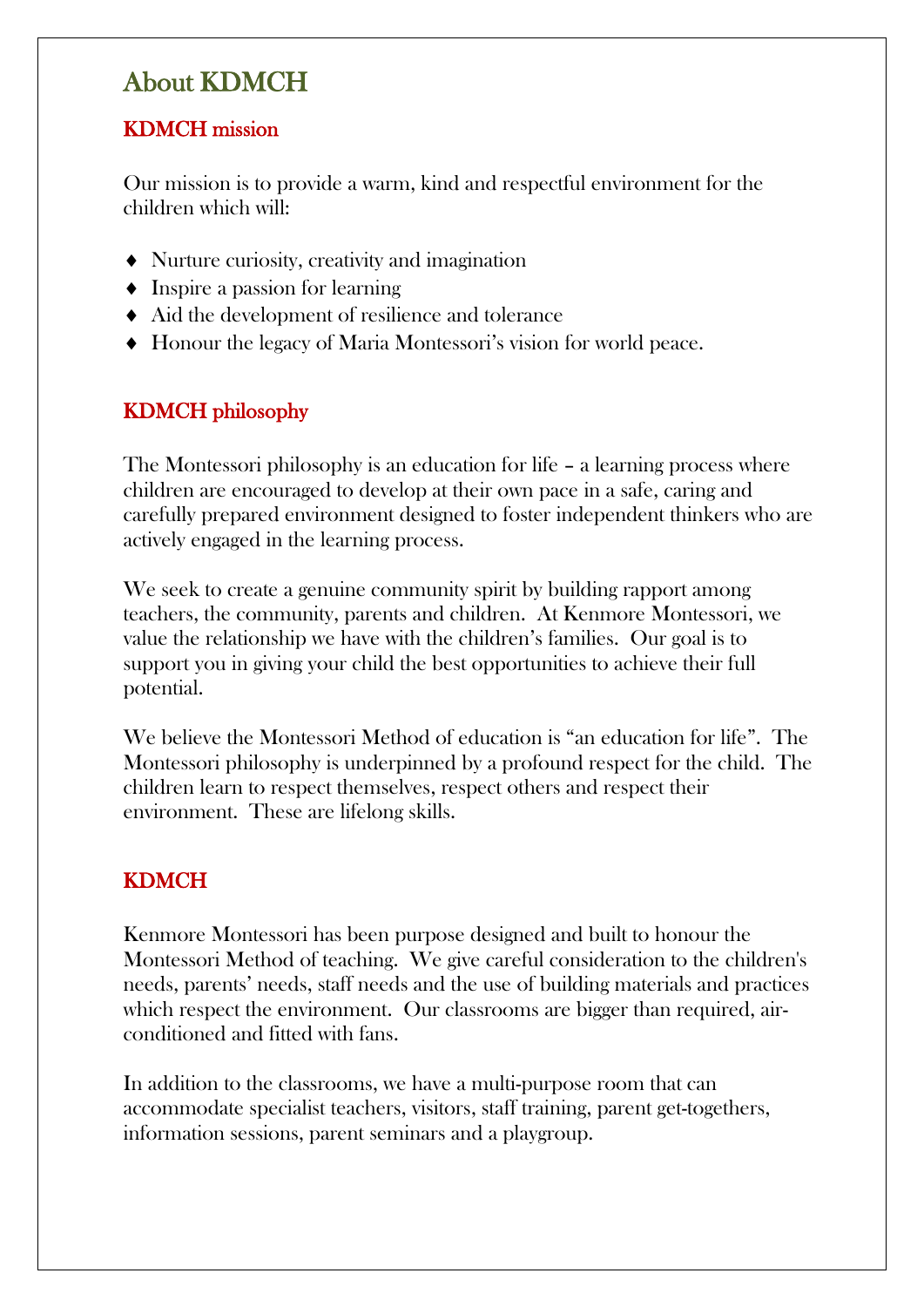The outside playground features two types of sandpits, soft-fall and artificial grassed areas, children's gardening areas and lots of undercover shade areas. The Centre is a Sun Smart Centre and strict guidelines for sun safety are adhered to.

The first time you enter a Montessori classroom you realise both how calm and stimulating it is. The equipment and materials are displayed on low open shelves, allowing the children to choose for themselves the activities they find attractive. All the materials are child sized, self-correcting, manipulative and, where possible, real. You will find the teachers working quietly guiding either a small group or an individual child. A cooperative feeling of community can be felt and seen in the happy and busy faces of the children. This is truly a childcentered environment.

#### KDMCH staff

The staff at Kenmore Montessori are hard-working, caring and committed professionals.

Our staff are qualified, with many having additional qualifications and life experiences, with some currently studying to further their professional base. Each staff member is a respected and valued member of our community. The centre has an ongoing commitment to professional development and lifelong learning for its staff.

#### KDMCH program

The Montessori program is holistic. It invites the children to choose activities in an unhurried manner. The classroom provides for both active and quiet spaces, where children can feel free to enjoy the many activities in an unhurried atmosphere. The enormous range of equipment and materials allows each child to choose according to his or her own needs and urges. Single tables give the children a greater opportunity to work and play uninterrupted. A strong sense of order within the classroom gives the children respect, structure, freedom and a sense of belonging.

The children's day includes time both indoors and outdoors, listening/story time, music and song, art and craft, construction and dramatic play. The teachers/guides are always carefully observing to enable them to plan for your child as an individual. As the children become ready, they are introduced to new activities, concepts and skills. The special Montessori materials are designed to enhance the children's discovery and concept development.

In addition, opportunities will be made available for parents to learn more about us and the Montessori Method of education.

KDMCH has a government approved kindergarten class.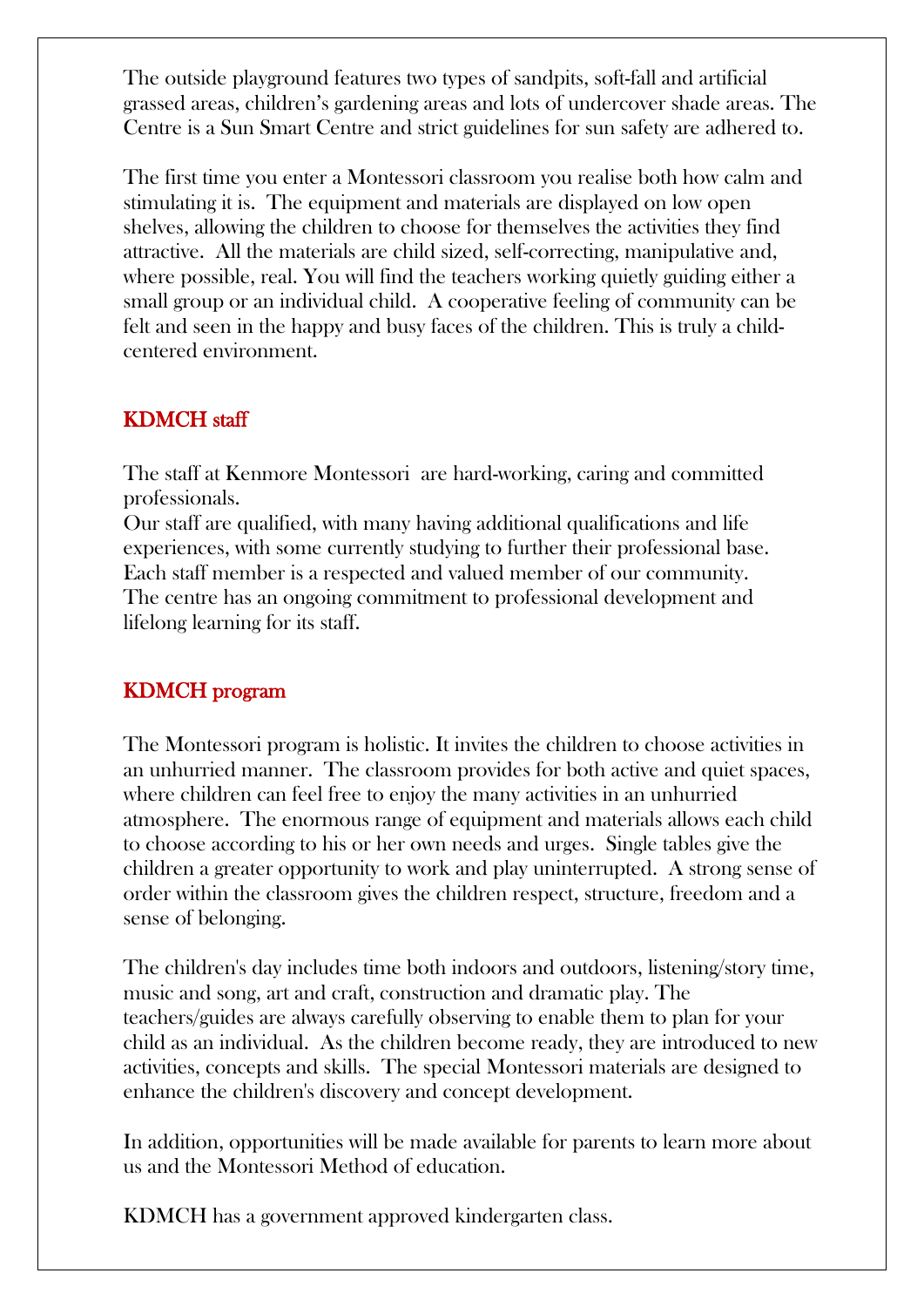#### Class times and routines

Each classroom will develop its own routines to best accommodate the needs of the children as a group and each child as an individual. Routines are very flexible and will change as the children grow older, as they move into new groups and as the year and seasons progress. All the rooms will have their routines displayed for parents. Please feel free to discuss any specific routines your child may have with your child's Group Leader.

#### Food and nutrition

Kenmore Montessori is proud to offer the children nutritious and delicious meals. Menus are designed to provide at least 50% of the daily recommended intake and to maximise nutrition, including providing fresh fruit and vegetables daily. Milk is provided at lunchtime. Artificial additives and allergen items are minimised as much as possible.

In circumstances where families wish to provide food, please do so in clearly labelled lunch boxes.

Babies have very special diets and these need to be considered closely. A well balanced and healthy diet is vital for young growing bodies. We ask that parents of children in the Baby and Infant rooms discuss meals with the staff and advise the staff of any special requirements.

#### If the child has any special dietary requirements parents are expected to provide the meals.

#### Hours of operation

Kenmore Montessori is open Monday to Friday between the hours of 7:00am and 6:00pm. The Centre is closed for 2 weeks over the Christmas / New Year period and is closed on all statutory public holidays. Fees are payable for all booked days during the 50 weeks we are open, including public holidays.

The teaching program begins at 9:00am and finishes at 3:00pm. Parents are requested to arrive no later than 8:50am to allow the children to settle without interruption into their room routines.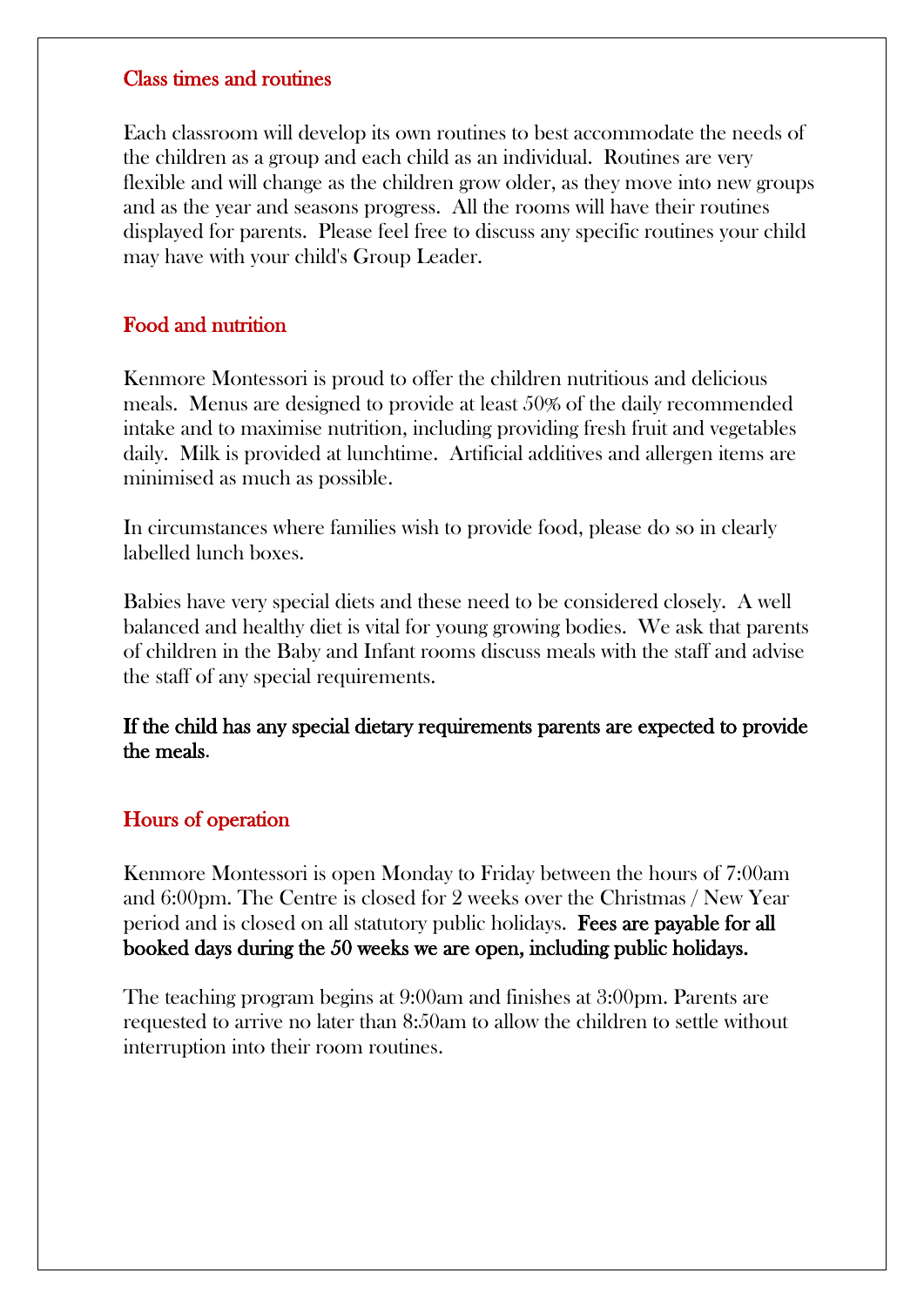# About Montessori

The Montessori program aims to:

- increase social confidence which, in turn, allows greater participation both individually and in a group setting
- heightens understanding of boundaries
- develop early concepts of co-operation between peers and staff ,
- develop skills to reduce anxiety
- $\bullet$  establish the foundations for empathy and tolerance building
- develop family-like, multi-aged groupings.

We believe this provides personal benefits to our children including:

- increased confidence and self-esteem
- $\triangleleft$  increased curiosity
- a love of learning
- a 'need' to discover
- ◆ increased concentration
- ◆ a 'want' to help others

The cognitive benefits of our program include:

- $\bullet$  exposure to a broad curriculum, including cultural studies
- guided assistance as needed
- practical life skills
- refining all the senses
- $\bullet$  literacy skills development
- $\blacklozenge$  introduction and experience with numeracy
- $\bullet$  supported risk-taking with new experiences
- enjoyment and satisfaction.

The Montessori equipment is designed to help each child learn practical life skills, develop their fine motor skills, eye-hand coordination and develop all their senses. The equipment is also designed to assist the child to learn to read and write and understand basic numeracy, as well as develop an interest in geography, history, biology, science, art and music. By combining all these areas each child is given the opportunity to develop a strong foundation for later learning.

From around two and half years of age the children begin the earnest work of developing themselves as independent people, acquiring facts and impressions and grasping different realities. Children are naturally curious and always wanting to know what, where, why, how and when. The carefully prepared environment is designed to enable each child to explore and learn.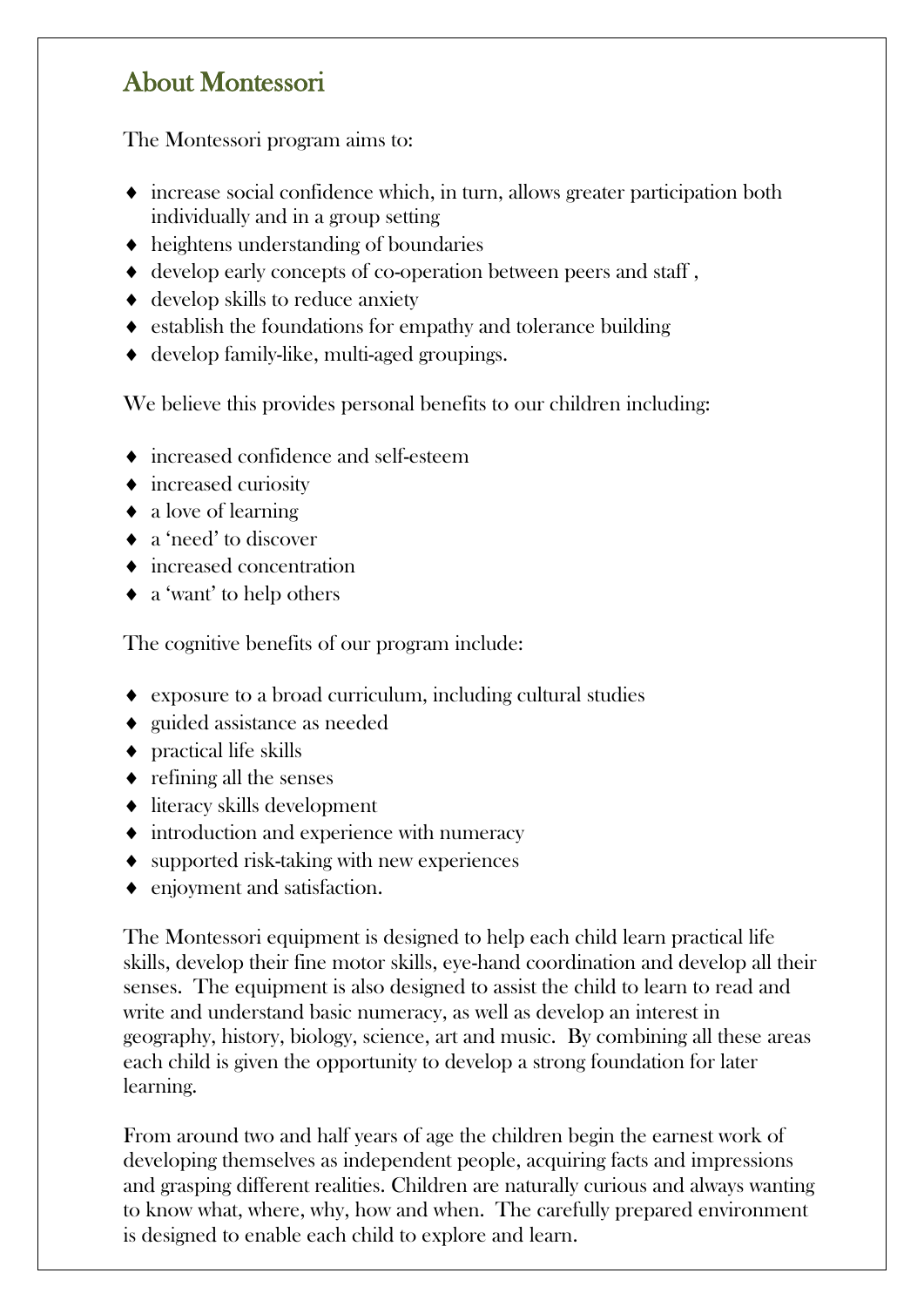#### Dr Maria Montessori

Maria Montessori was born in 1870 and was the first woman to be granted a medical degree from an Italian university. When she first became involved in education, she used her scientific methods of observation and research to study children and their development. She observed the children in her care in order to ascertain their developmental patterns and needs. Through these observations of children, Montessori discovered how effortlessly children taught themselves. These observations, helped her to design the first "Casa dei Bambini" or "Children's House" in Rome, in 1907.

From her observations and work with the children Montessori recognised that learning is stimulated by an inner need and carries for each child its own motivations and rewards. In modern early childhood, the emphasis is on observing children and providing a program which meets each child's needs - Dr Montessori was doing this one hundred years ago.

Dr Montessori's approach, the Montessori Method is designed to fit the child, instead of making the child fit the program.

Dr Montessori also used her observations of the common elements of child development to design and make a comprehensive range of equipment to assist the children develop across all areas.

Maria Montessori was nominated three times for the Nobel Prize. She died in Holland, aged 82, having seen her theories acclaimed throughout the world.

#### **Licensing**

Kenmore Montessori is licensed for 75 places. It has been designed to be flexible and meet the needs of the community. We have five classrooms.

| Room      | Ages                | No. of          | Minimum Attendance |
|-----------|---------------------|-----------------|--------------------|
|           |                     | <b>Children</b> |                    |
| Bluebell  | 6mths to 2yrs       | 8               | 2 days per week    |
| Nido      |                     |                 |                    |
| Wattle    | 15 mths to 2yrs     | 8               | 2 days per week    |
| Infant    |                     |                 |                    |
| Community |                     |                 |                    |
| Heath     | 2yrs to 3yrs        | 15              | 2 days per week    |
| Infant    |                     |                 |                    |
| Community |                     |                 |                    |
| Waratah   | 3yrs to 6yrs        | 20              | 3 days per week    |
| Kindy     | <b>Fully toilet</b> |                 |                    |
| Cycle 1   | trained             |                 |                    |
|           |                     |                 |                    |
| Orchid    | $3yrs$ to 6 yrs     | 24              | 3 days per week    |
| Kindy     | Fully toilet        |                 |                    |
| Cycle 1   | trained             |                 |                    |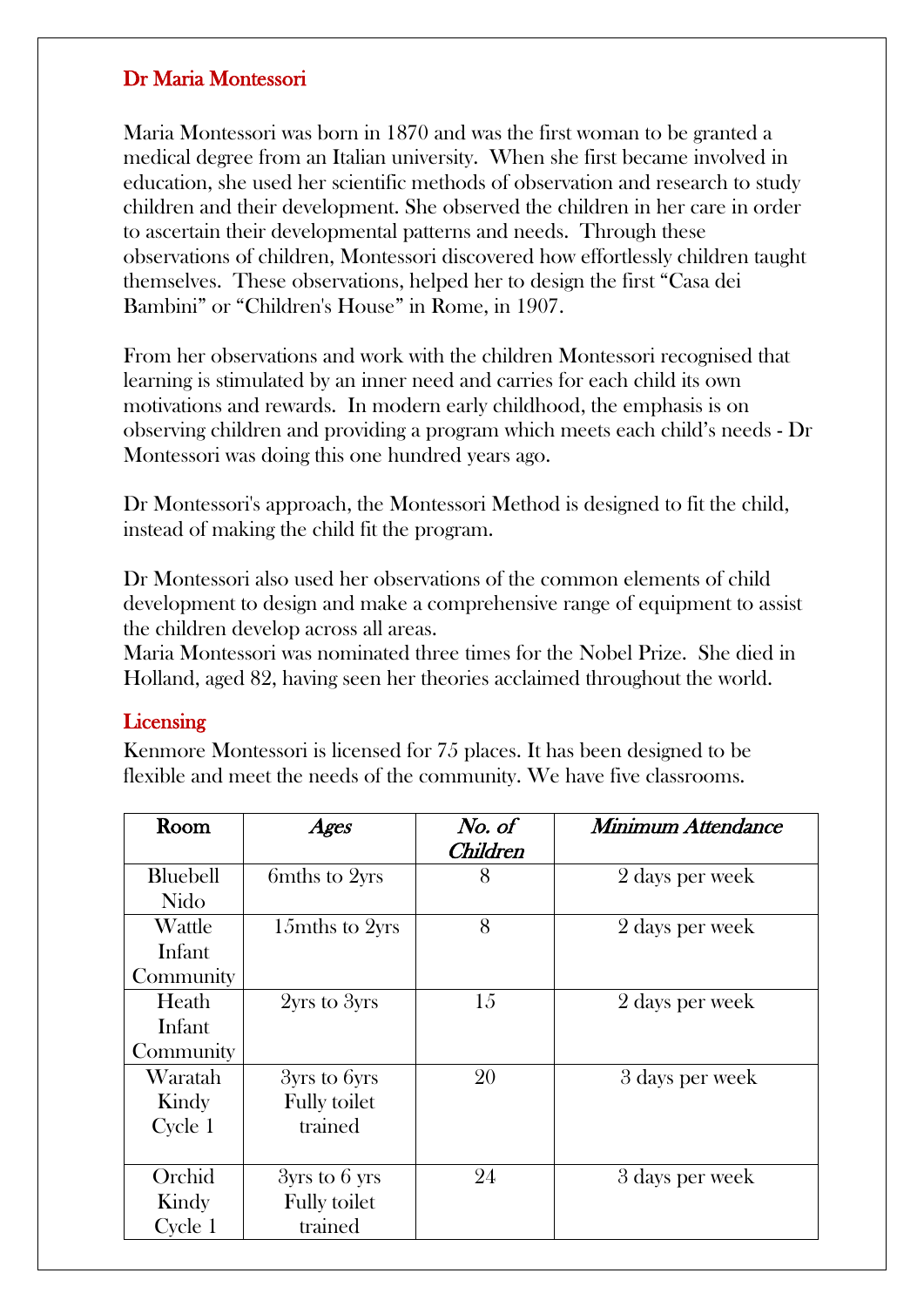#### Licensed Capacity

The Centre currently has a licensed capacity for 75 children per day.

#### The National Quality framework

The NQF, replaces the existing state and territory licensing and national quality assurance processes. The NQF includes;

- A National legislative framework
- A National quality standards
- A National quality rating and assessment

#### Other Licenses

Kenmore Montessori is also licensed as a food premises by the Brisbane City Council. The Food License is displayed in the office. We currently have a 5 star Excellent Food Safety rating.

# **Enrolments**

All applications for enrolment are considered equally. However, where we have more applications than places available, we will give preference to:

- Kenmore Montessori siblings of children already attending the Centre; and
- Children whose parents are committed to providing their children with Montessori education and care.

If the Centre is operating at maximum capacity we must comply with Commonwealth guidelines for priority access. Currently these guidelines require priority to be given to:

- Families where both parents or the sole parent are working.
- Families where a child or parent has special/additional needs.
- Families where parents or the sole parent are training or looking for employment.

#### Applications for Enrolment

As a general rule, children need to have been placed on our waiting list, prior to entry. Registration can happen at any time and we recommend this is done as soon as possible. Once on the waiting list contact must be made by the applicant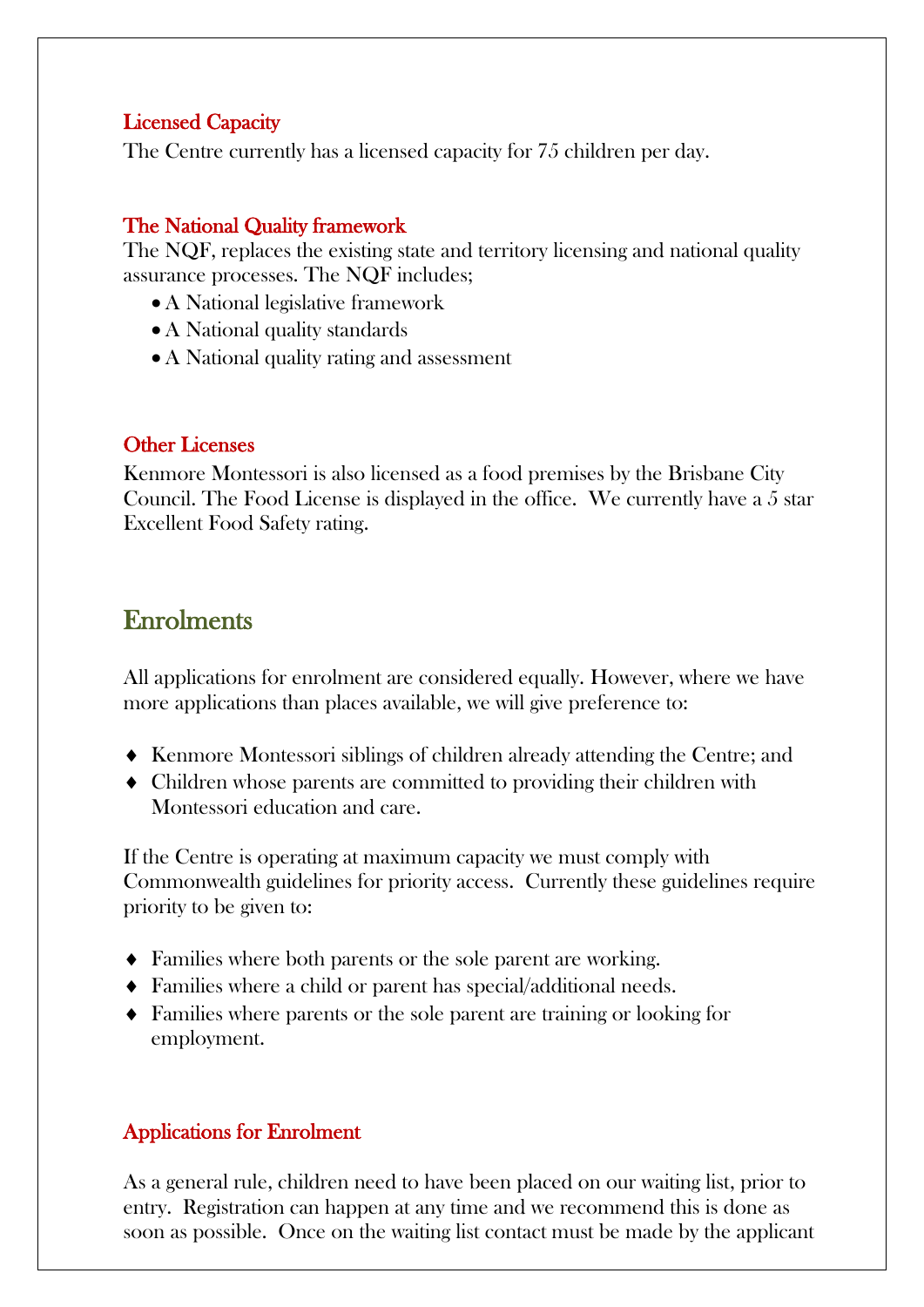to confirm interest each quarter. If no contact is made over a 12 month period the application will be archived.

#### Centre Visits

Prior to enrolment we encourage families to visit the Centre so their decision is an informed one.

Appointments to visit the Centre can be made through the office.

#### Notification of a place

When a place becomes available you will be contacted to arrange an interview as the first part of the enrolment process. After the interview between the family and the Director, if you and your child meet all the requirements for placement, a formal offer of enrolment will be made in writing stating the agreed starting time and days.

Once confirmation is received from you, your child's orientation morning will be arranged. On this day you will spend some time in the classroom to meet the Educators and observe the class routine.

### FEES - 2021

The Centre receives funding from the Qld. Government to assist with the employment of teachers to provide Kindergarten programs. Through Centrelink, Government child-care subsidies are available to families attending the Centre.

#### Child Care Subsidy

Child Care Subsidy (CCS) is available to all Australian residents attending a registered Child Care provider. CCS is based on income and work/activity hours.

Centrelink administers the CCS. Centrelink can be contacted on 136150.

We are required to have your customer reference number (CRN), whether you intend to claim or not.

#### Application fee

A non-refundable application fee of \$50.00 per child is payable upon submission of your application form. We require that you communicate with us quarterly to keep your application active.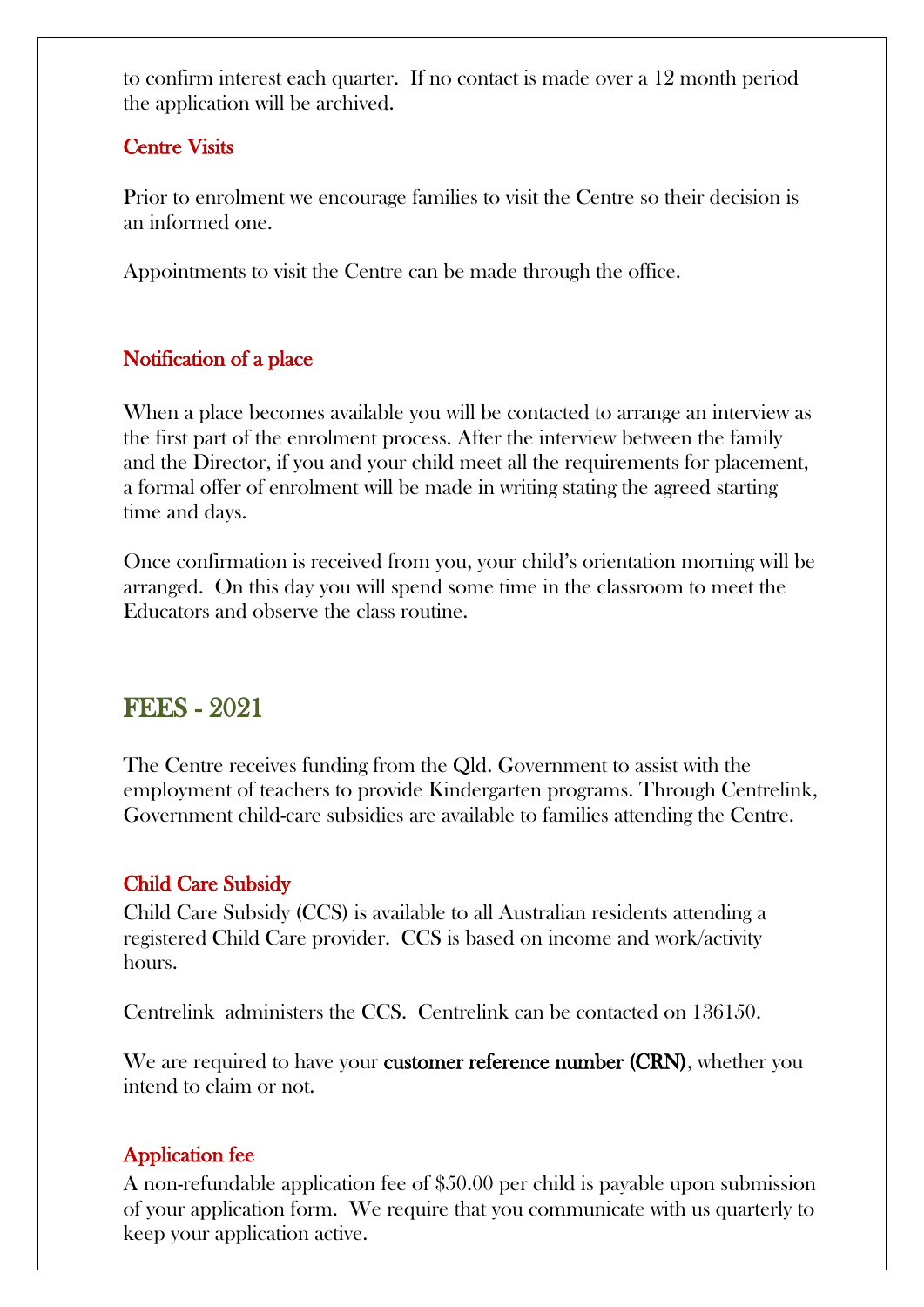#### Enrolment fee

Upon acceptance of a place at the Centre, a non-refundable fee of \$300.00 per child is payable.

In addition, a bond or \$1,000 is payable. This bond is refundable and will be used towards payment of the final statement.

#### Daily fees

Fees include the provision of meals and drinks (with the exception of babies' bottles and formulas).

Daily fees are \$122 for all age groups, which includes

- Education and care of children
- All meals including morning tea, lunch with milk, afternoon tea
- All Cultural Activities

The amount payable by you will be dependent on the level of Child Care Subsidy (CCS) notified to us by Centrelink. Until such time as notification is received from Centrelink, you will be responsible for the full amount of the fees.

#### Payment of fees

Preferred method of payment is by way of Direct Deposit through your Bank or payment authority by credit card. We do not accept cash or cheque payments.

#### Charges for late payment of fees

Accounts are processed fortnightly and *fees are payable 2 weeks in advance*. A late fee of \$20 will apply to all overdue accounts. If outstanding fees exceed the bond held the child's enrolment will be suspended.

#### Late Fees

Any child collected after 6.00p.m. will automatically be charged a late fee of \$35.00 for the first 15 minutes or part thereof, and then \$5.00 per minute until their child/children are picked up.

#### Fee Increases

Fees are reviewed periodically. Any fee increases will be notified to you at least one month in advance of the increase taking effect.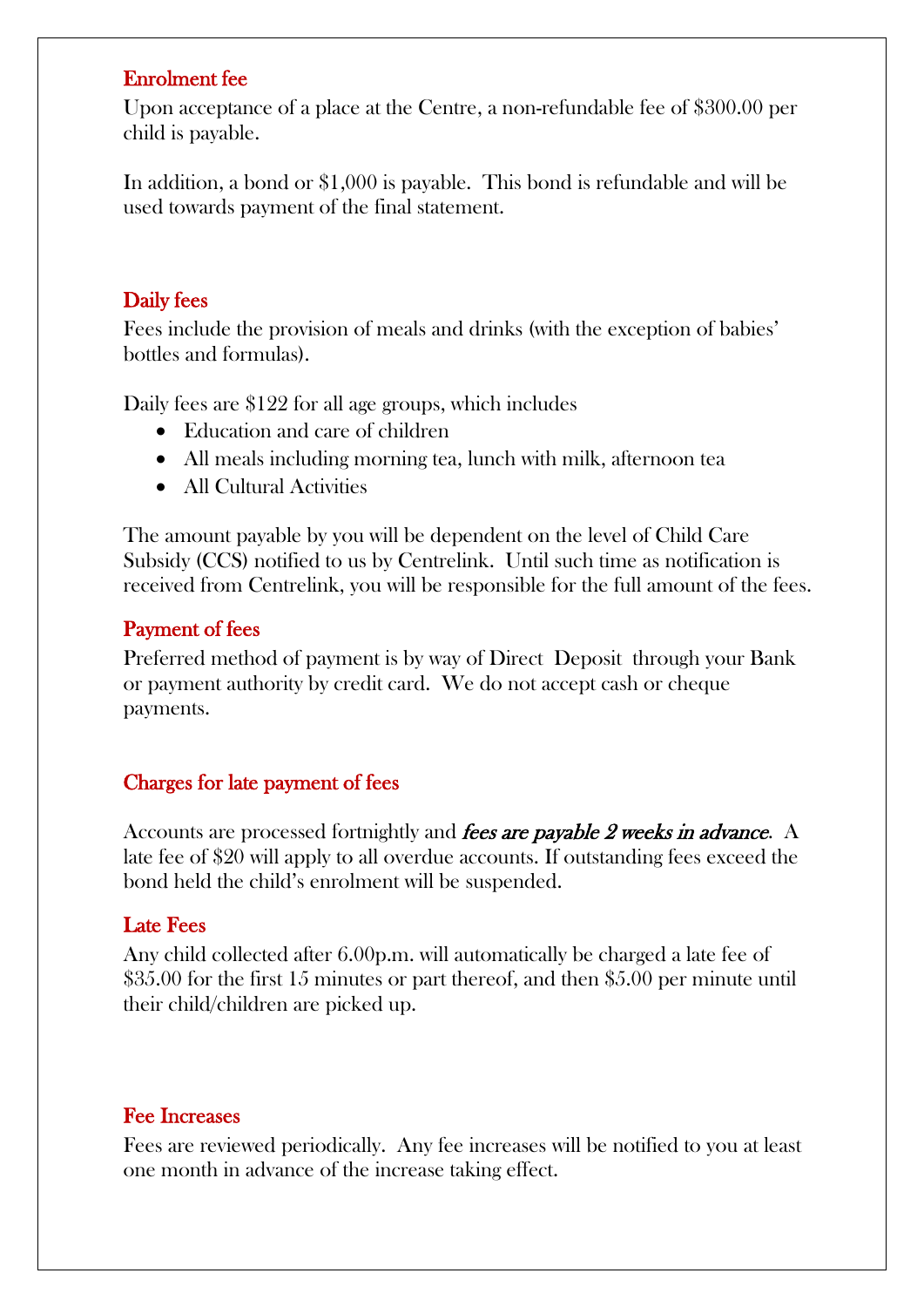# What to bring:

#### What we supply

In order to assist our parents, Kenmore Montessori supplies most of your child's daily needs, including:

- meals \*
- $\bullet$  drinks (water throughout the day and a cup of milk at lunch). We do not supply formula (see below);
- sheets:
- $\bullet$  bibs:
- ◆ towels:
- ◆ 30+ sunscreen (see comments below).

\* If you choose to supply your own food please note that all food must be supplied in clearly marked containers and must be delivered to our Kitchen to be stored in the refrigerator. If heating is required clear instructions as to times must be given.

#### What you need to supply

Each day you will need to bring the following:

Children under two years of age:

- Bottles of formula (previously prepared or empty bottles and quantities of formula pre-measured to mix – all named)
- Enough disposable nappies to last the day
- $\blacklozenge$  Two to three sets of spare clothes
- ◆ Creams for rashes etc (clearly named)
- Sun hat with a brim or legionnaire style
- Comforter (where required)
- Sunscreen (we supply standard 30+ sunscreen. However, if your child requires a special formula this will need to be supplied by you)

Where you choose to supply your own food, we strongly encourage you to choose foods from the basic food groups: